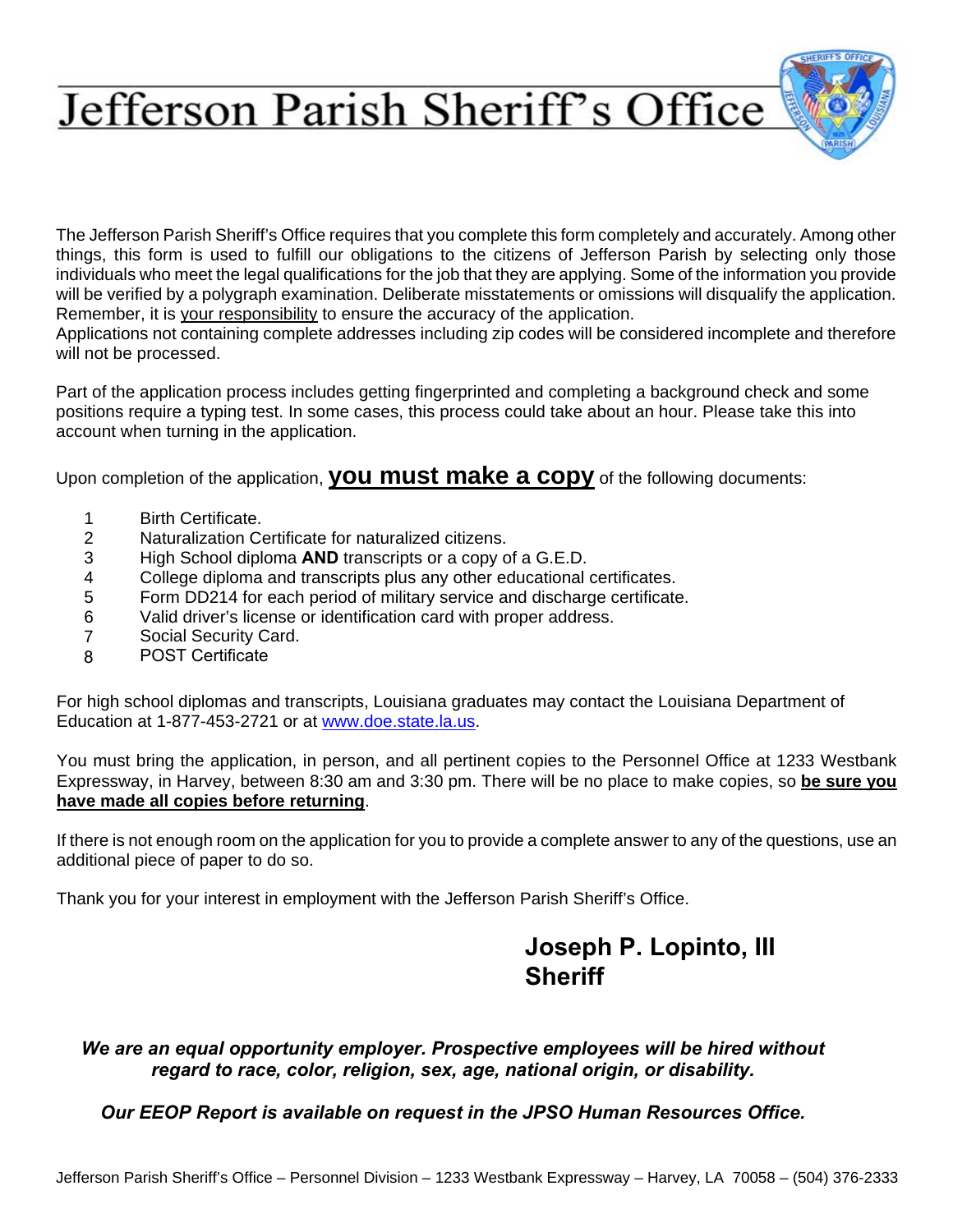We do not discriminate based on handicap status

# **Application for Employment Jefferson Parish Sheriff's Office**

We are an equal opportunity employer

| Print Name (Last, First, Middle)                                                                                                                           |                                   | <b>Position Applied For</b>                                     | <b>Application Date</b> |
|------------------------------------------------------------------------------------------------------------------------------------------------------------|-----------------------------------|-----------------------------------------------------------------|-------------------------|
|                                                                                                                                                            |                                   |                                                                 |                         |
|                                                                                                                                                            |                                   |                                                                 |                         |
| <b>Current Address</b>                                                                                                                                     |                                   | <b>Contact Information</b>                                      |                         |
| Street and Apt #<br>City, State, Zip<br>How Long have you lived there?                                                                                     |                                   | Home Phone #<br>Cell Phone #<br>Other Phone #<br>E-mail Address |                         |
|                                                                                                                                                            |                                   |                                                                 |                         |
| Are you a US Citizen? <b>Example 20 You Are you have all of the Vitalian</b> Are you a US Citizen?                                                         |                                   |                                                                 |                         |
| <b>Military Service</b>                                                                                                                                    |                                   | <b>Driver's License</b>                                         |                         |
| <b>Branch</b><br>Rank                                                                                                                                      |                                   | License # $\qquad \qquad$                                       |                         |
| <b>Enlistment Date</b><br>Serial #                                                                                                                         |                                   | Exp. Date                                                       |                         |
| Type of Discharge<br>Discharge Date                                                                                                                        |                                   | State                                                           | Class                   |
| Please answer the following questions. If you answer yes, please explain in the space provided (include dates)                                             |                                   |                                                                 |                         |
| Do you or your spouse have any criminal or civil<br>proceedings pending against you?                                                                       | Y( )<br>N( )                      |                                                                 |                         |
| Have you ever received a traffic citation<br>or been involved in a traffic accident?                                                                       | Y( )<br>N(                        |                                                                 |                         |
| Have you ever been arrested, charged with,<br>plead guilty or been convicted of a felony?                                                                  | Y.<br>$\left( \quad \right)$<br>N |                                                                 |                         |
| Have you ever been arrested, charged with,<br>plead guilty or been convicted of a misdemeanor?                                                             | Y ( )<br>N                        |                                                                 |                         |
| If employed by this agency, do you anticipate<br>any income outside of your salary?                                                                        | Y ( )<br>N(                       |                                                                 |                         |
| As a law enforcement officer, if it became necessary<br>for you take a human life, would any religious or<br>personal beliefs make you reluctant to do so? | Y( )<br>N( )                      |                                                                 |                         |
| Is there any reason that you will not be able to<br>work any shift that you are assigned?                                                                  | Y( )<br>N (                       |                                                                 |                         |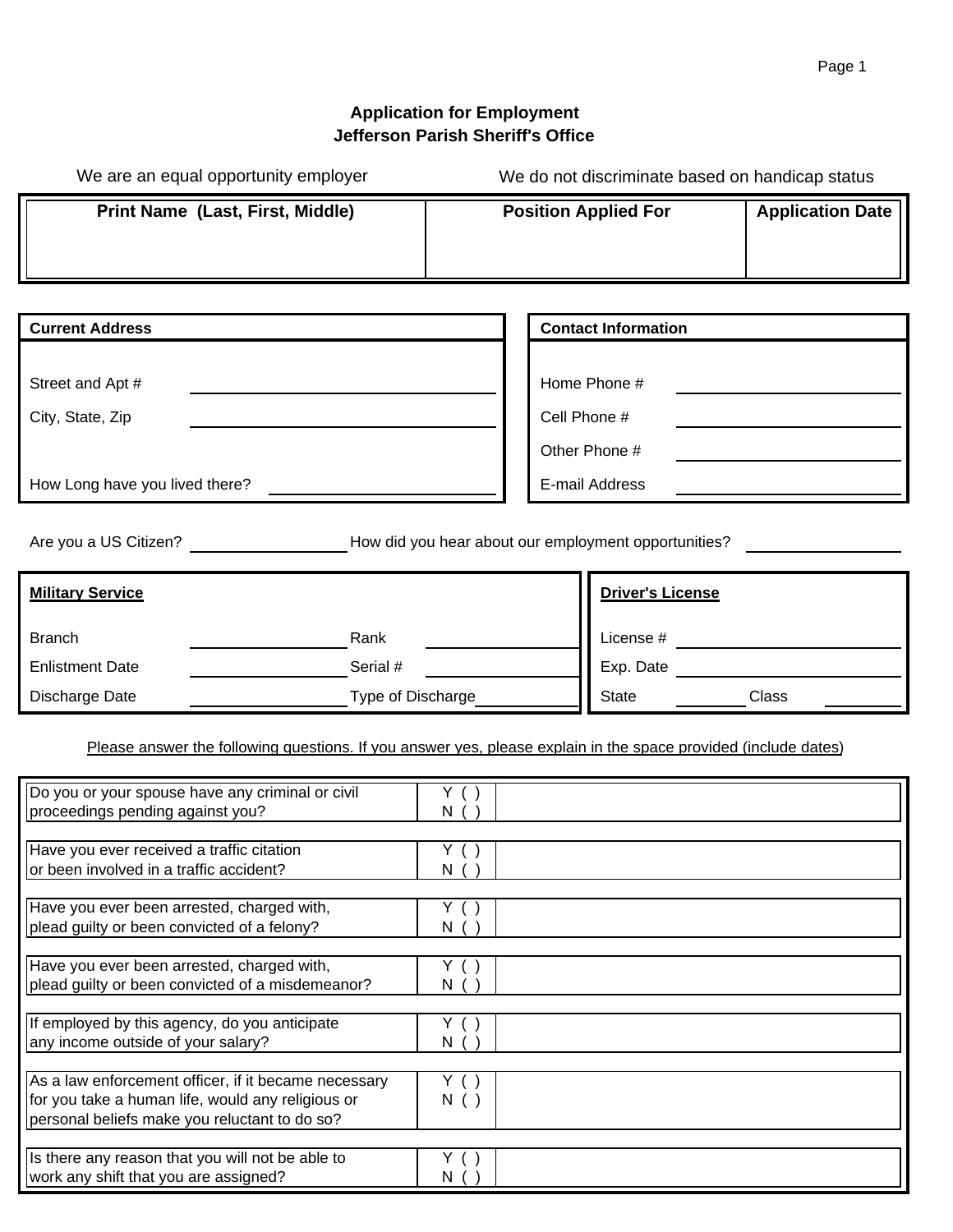#### **Employment History**

List all previous employers for the past 5 years, beginning with the most recent **(indicate any periods of unemployment)**

| A Employed From    | <b>Employer Name</b>         |                           | Job Title |                          |
|--------------------|------------------------------|---------------------------|-----------|--------------------------|
| <b>Employed To</b> | <b>Description of Duties</b> | <b>Reason for Leaving</b> |           | <b>Supervisor's Name</b> |
| Employer's Address |                              | City, State, Zip Code     |           | <b>Telephone Number</b>  |

| <b>B</b> Employed From    | <b>Employer Name</b>  |                       | Job Title |                         |
|---------------------------|-----------------------|-----------------------|-----------|-------------------------|
| Employed To               | Description of Duties | Reason for Leaving    |           | Supervisor's Name       |
| <b>Employer's Address</b> |                       | City, State, Zip Code |           | <b>Telephone Number</b> |

| C Employed From    | <b>Employer Name</b>         |                       | Job Title |                         |
|--------------------|------------------------------|-----------------------|-----------|-------------------------|
| Employed To        | <b>Description of Duties</b> | Reason for Leaving    |           | Supervisor's Name       |
| Employer's Address |                              | City, State, Zip Code |           | <b>Telephone Number</b> |
|                    |                              |                       |           |                         |

| D Employed From    | <b>Employer Name</b>         |                           | Job Title |                          |
|--------------------|------------------------------|---------------------------|-----------|--------------------------|
| <b>Employed To</b> | <b>Description of Duties</b> | <b>Reason for Leaving</b> |           | <b>Supervisor's Name</b> |
| Employer's Address |                              | City, State, Zip Code     |           | <b>Telephone Number</b>  |

| <b>E</b> Employed From | <b>Employer Name</b>         |                       | Job Title |                         |
|------------------------|------------------------------|-----------------------|-----------|-------------------------|
| <b>Employed To</b>     | <b>Description of Duties</b> | Reason for Leaving    |           | Supervisor's Name       |
| Employer's Address     |                              | City, State, Zip Code |           | <b>Telephone Number</b> |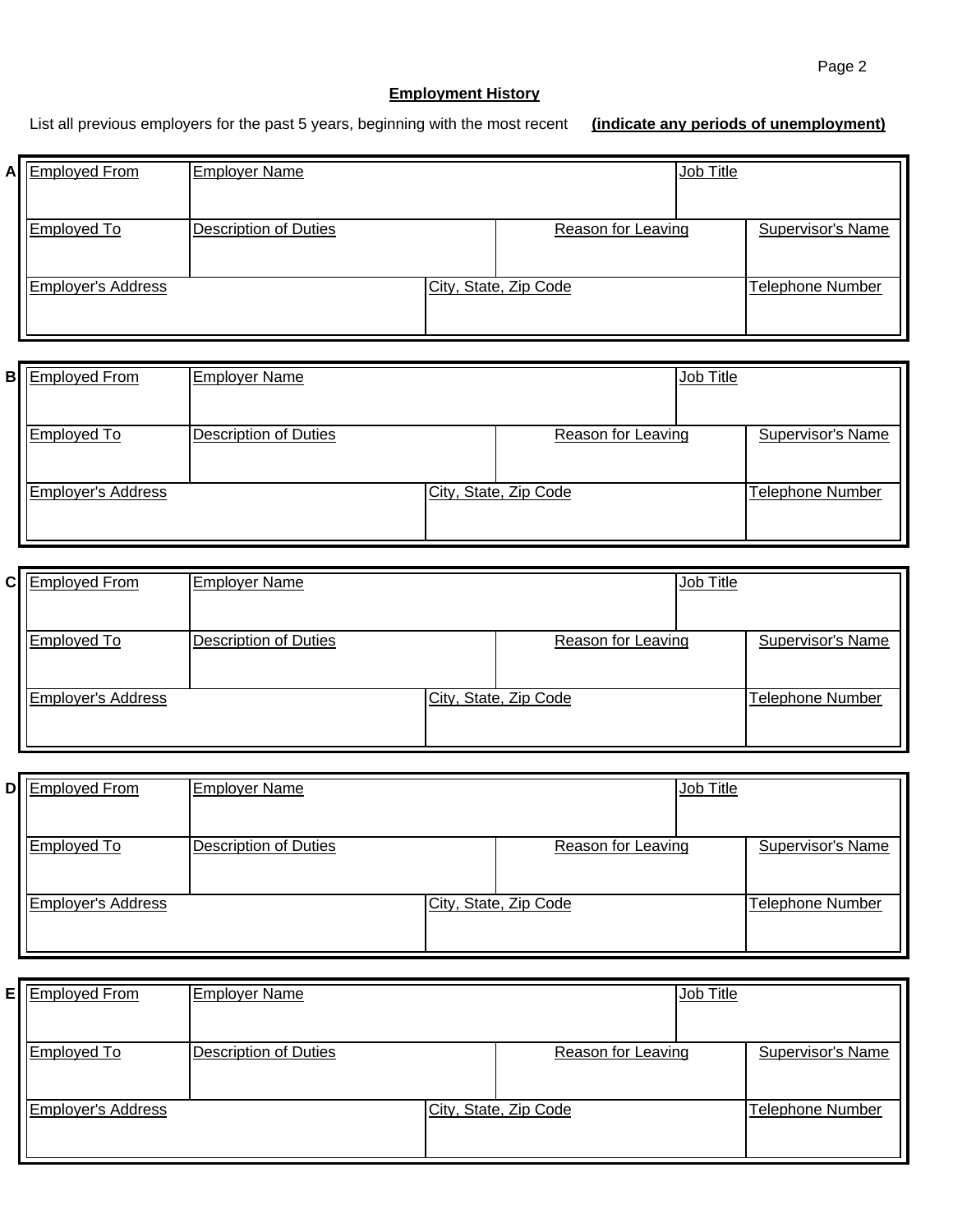#### **Law Enforcement Agencies**

Have you ever applied with any law enforcement agency? Yes () No () If yes, please indicate below

| <b>Agency Name</b> | <b>State</b> | <b>Date Applied</b><br><b>Position</b> | <b>Accepted</b>   | Date of Employment or Reason Denied |
|--------------------|--------------|----------------------------------------|-------------------|-------------------------------------|
|                    |              |                                        | Y<br>$\mathsf{N}$ |                                     |
|                    |              |                                        | Y<br>N            |                                     |
|                    |              |                                        | Y<br>N            |                                     |
|                    |              |                                        | Υ<br>$\mathsf{N}$ |                                     |

#### **Character References**

Please list three people who will provide a character reference for you (No relatives or employers)

| <b>Name</b> | <b>Address</b> | City, State, Zip Code | <b>Telephone</b> |
|-------------|----------------|-----------------------|------------------|
|             |                |                       |                  |
|             |                |                       |                  |
|             |                |                       |                  |
|             |                |                       |                  |
|             |                |                       |                  |

#### **Residences**

Please list all residences for the past 5 years, beginning with your current address

| From / To | <b>Address</b> | City, State, Zip Code |
|-----------|----------------|-----------------------|
|           |                |                       |
|           |                |                       |
|           |                |                       |
|           |                |                       |
|           |                |                       |
|           |                |                       |
|           |                |                       |
|           |                |                       |
|           |                |                       |
|           |                |                       |
|           |                |                       |
|           |                |                       |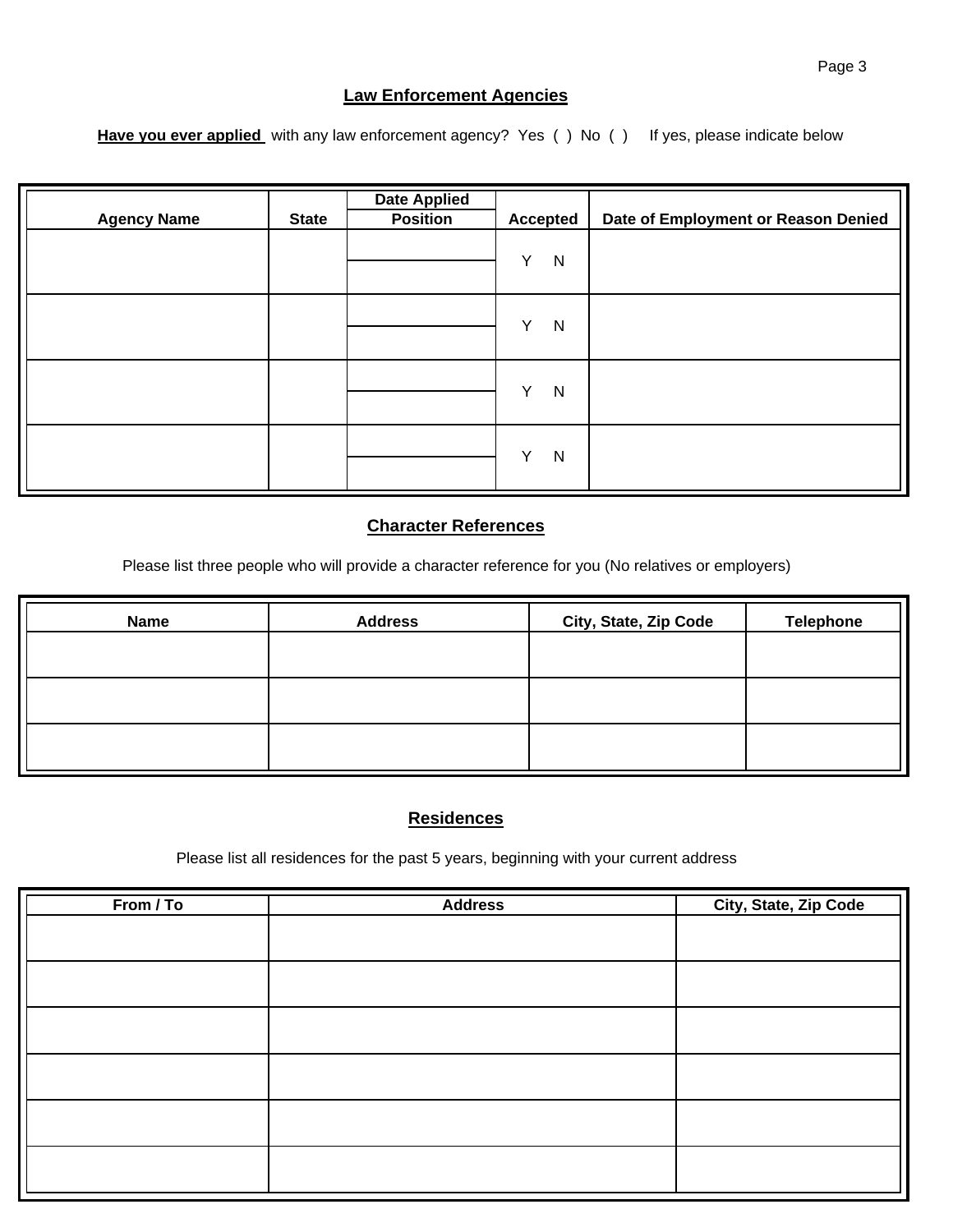### **Education**

List all education, beginning with high school. Include any other professional training/education received.

| $\mathsf{A}$ | From:                   | $\underline{\mathsf{To}}$ : | <b>School Name</b> |                       | Course / Major |                          |
|--------------|-------------------------|-----------------------------|--------------------|-----------------------|----------------|--------------------------|
|              | School's Address        |                             |                    | City, State, Zip Code |                | Graduate<br>Y( )<br>N( ) |
|              | <b>B</b> From:          | <u>To :</u>                 | <b>School Name</b> |                       | Course / Major |                          |
|              | School's Address        |                             |                    | City, State, Zip Code |                | Graduate<br>Y( )<br>N( ) |
| $\mathbf{C}$ | From:                   | <u>To :</u>                 | <b>School Name</b> |                       | Course / Major |                          |
|              | School's Address        |                             |                    | City, State, Zip Code |                | Graduate<br>N( )<br>Y( ) |
|              | $D$ From:               | <u>To :</u>                 | <b>School Name</b> |                       | Course / Major |                          |
|              | <b>School's Address</b> |                             |                    | City, State, Zip Code |                | Graduate<br>N( )<br>Y( ) |
| $\mathsf{E}$ | From:                   | <u>To :</u>                 | School Name        |                       | Course / Major |                          |

| :∎IFrom :        | 10 : | <b>School Name</b> |                       | <b>Course</b> / Major |              |          |
|------------------|------|--------------------|-----------------------|-----------------------|--------------|----------|
| School's Address |      |                    | City, State, Zip Code |                       |              | Graduate |
|                  |      |                    |                       |                       | $\checkmark$ | N        |

Acknowledgement

I am aware that any misrepresentations or falsifications made in connection with my obtaining employment with the Jefferson Parish Sheriff's Office will be grounds for rejection or dismissal. The facts set forth in my application for employment are true and correct. I understand that, if employed, false statements on my application shall be considered sufficient cause for dismissal. You are hereby authorized to make any investigation of my personal and financial records through any investigative agencies or bureaus of your choice. In making this application for employment, I also understand that an investigative report will be processed whereby information is obtained through interviews with my neighbors, friends or others with whom I am acquainted.